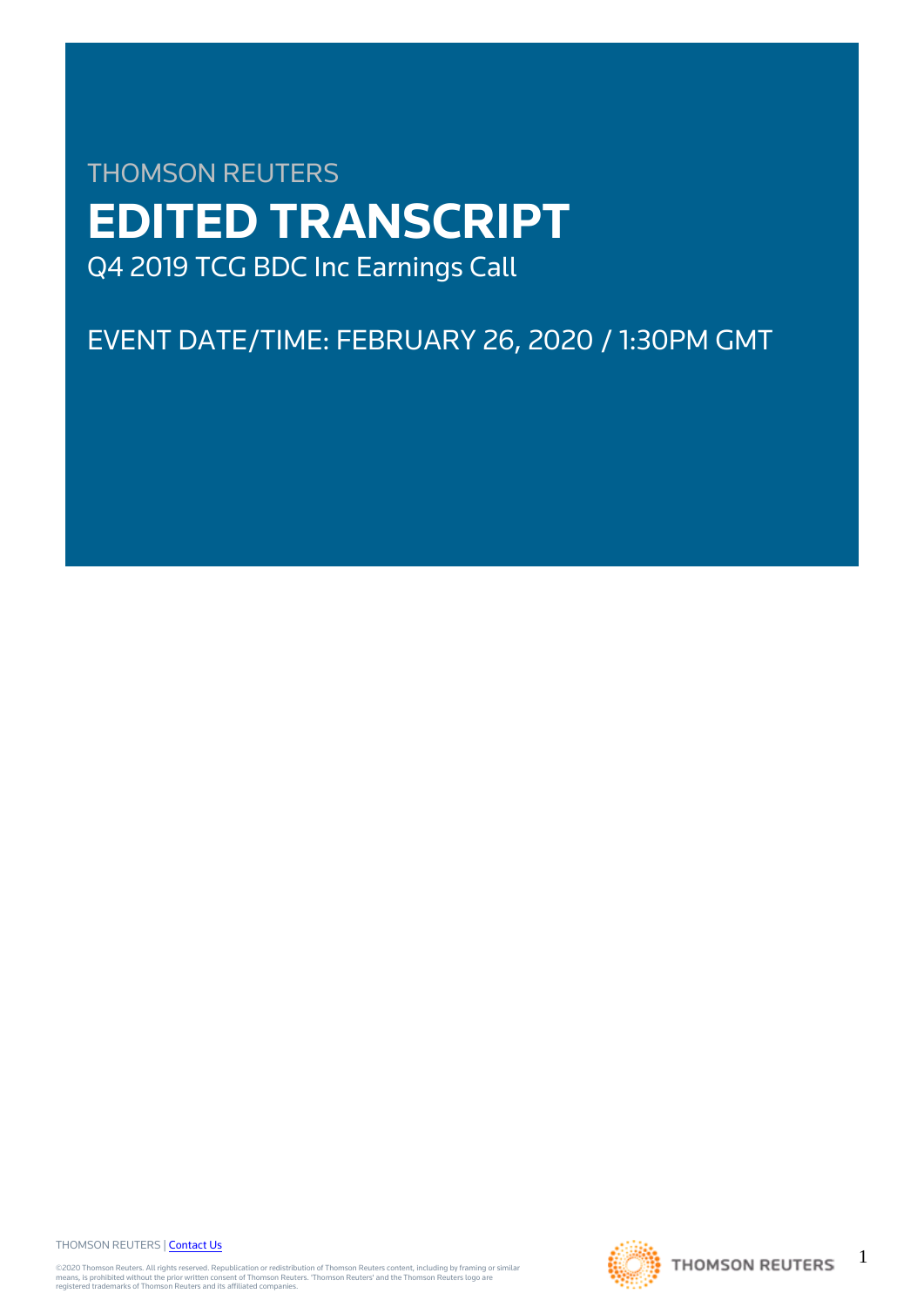#### **CORPORATE PARTICIPANTS**

**Daniel F. Harris** TCG BDC, Inc. - Head of Investor Relations **Linda Pace** TCG BDC, Inc. - Chief Executive Officer **Taylor Boswell** The Carlyle Group Inc. - Chief Investment Officer of Direct Lending **Thomas M. Hennigan** TCG BDC, Inc. - Chief Financial Officer of TCG BDC

#### **CONFERENCE CALL PARTICIPANTS**

**Arren Saul Cyganovich** Citigroup Inc, Research Division - VP & Senior Analyst **Finian Patrick O'Shea** Wells Fargo Securities, LLC, Research Division - Associate Analyst **Ryan Patrick Lynch** Keefe, Bruyette, & Woods, Inc., Research Division - MD

#### **PRESENTATION**

#### **Operator**

Ladies and gentlemen, thank you for standing by, and welcome to the TCG BDC, Inc. Fourth Quarter 2019 Earnings Conference Call. (Operator Instructions)

Please be advised that today's conference may be recorded. (Operator Instructions)

I would now like to hand the conference over to your speaker today, Mr. Daniel Harris, Head of Investor Relations. Thank you. Please go ahead, sir.

#### **Daniel F. Harris TCG BDC, Inc. - Head of Investor Relations**

Thank you, Daniel. Good morning then, and welcome to TCG BDC's Fourth Quarter 2019 Earnings Call. Last night, we issued an earnings press release and detailed earnings presentation with our quarterly results, a copy of which is available on TCG BDC's Investor Relations website. Following our remarks today, we will hold a question-and-answer session for analysts and institutional investors.

This call is being webcast, and replay will be available on our website. Any forward-looking statements made today do not guarantee future performance and undue reliance should not be placed on them. These statements are based on concurrent management expectations and involve inherent risks and uncertainties, including those identified in the Risk Factors section of our annual report on Form 10-K that could cause actual results to differ materially from those indicated. TCG BDC assumes no obligation to update any forward-looking statements at any time.

And with that, I'll turn the call over to our Chief Executive Officer, Linda Pace.

#### **Linda Pace TCG BDC, Inc. - Chief Executive Officer**

Thanks, Dan. Good morning, everyone, and thank you for joining us on our call this morning to discuss our fourth quarter 2019 results. Joining me on me on the call today is our Chief Investment Officer, Taylor Boswell; and our Chief Financial Officer, Tom Hennigan.

I'd like to focus my remarks today across three areas. First, highlighting the strength and momentum of our business as we exit 2019 and begin 2020. Second, summarizing our financial results for the quarter and third, a brief discussion on our capital position and dividend.

I'll start by discussing the strength of our platform. 2019 was a year of change for our company. And as we enter 2020, we are well positioned to capitalize on the opportunities ahead of us. While I formally assumed the role of Chief Executive Officer of our BDC on January 1, our company's entire senior leadership team has been extremely active over the past few quarters, working to optimize our portfolio, ensure that we have the right team in place to drive our investment process and continue to wisely manage our capital position.

Taylor and I, along with our entire team have evaluated every part of our investment process. Taylor will go into more detail, but we quickly identified a small piece of our loan portfolio that has been accounted for an outsized amount of our losses, and we move rapidly to minimize that risk. We sit here today having largely eliminated that exposure in a relatively short period of time.

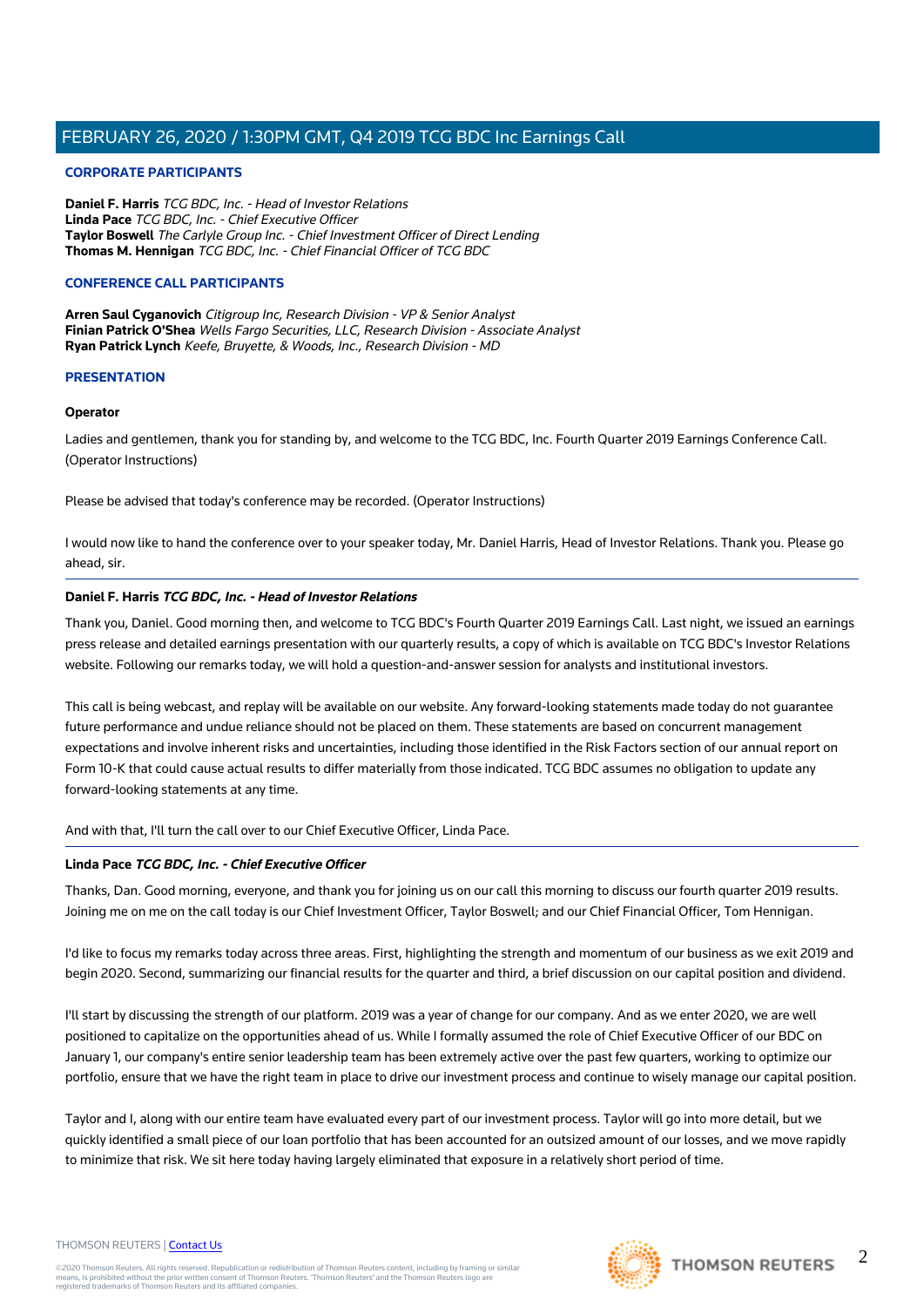Our goal is to deliver stable NAV and sustainable earnings coverage for our regular dividend. Disciplined underwriting standards, prudent usage of portfolio leverage and active portfolio management will help us achieve that goal. Our investment for philosophy is anchored three core tenants: Directly originating investment opportunities from sponsors with whom we have deep and meaningful relationships; maintaining a strong bias towards senior debt and determined industry exposures and utilizing the full breadth of Carlyle's capabilities, scale of our capital and depth of our expertise to deliver differentiated investment opportunities and create better outcomes for our shareholders.

Let me move on to an overview of our results for the fourth quarter. We generated net investment income of \$0.43 per share, and we declared our regular \$0.37 dividend as well as a special dividend of \$0.18 per share. As we have done in every quarter since our IPO, our company generated net investment income in excess of our regular quarterly dividend. While lower LIBOR continues to be a headwind for overall portfolio yield, we are confident in our ability to pay our standard quarterly dividend going forward.

Our net asset value per share declined \$0.02 to \$16.56 from \$16.58 last quarter, which includes the impact of our special dividend. Excluding this, net asset value per share would have been \$16.74, up 1% quarter-over-quarter. Our portfolio experienced a \$0.02 gain in net realized and unrealized depreciation and ongoing share repurchases were \$0.06 per share accretive to NAV.

Let me conclude with a discussion of our dividend and capital position. At the end of 2019, we took advantage of receptive market and Carlyle's strong distribution team to privately place a \$115 million unsecured bond. We're pleased with our initial execution in the unsecured market, which Tom will touch upon further during his remarks. We have also been active repurchasing shares as we continue to see great value in our company at current levels. During the fourth quarter, we repurchased over \$17 million in shares. And as of today, we have approximately \$22 million remaining on our current authorization. Over the next quarter or two, we intend to seek board approval to authorize additional repurchases. Since we initiated the program at the end of 2018, the repurchases have added approximately \$0.20 to our NAV. We feel confident about the quality of our portfolio today, and expect to take advantage of our deeply discounted low relative valuation and remain active buyers of our stock.

At our currently deep discounted share price of approximately \$12.80 per share, our regular quarterly dividend represents an attractive yield to shareholders of approximately 12%. In 2019, we announced \$0.26 per share of special dividends compared to \$0.20 in 2018. That said, as we've previously noted, we intend to balance future special dividends with capital preservation.

So to reiterate, we remain extremely focused on portfolio performance and stabilizing NAV. We believe CGBD shares offer investors a high-quality recurring dividend stream and an attractive valuation.

Let me now hand the call over to our Chief Investment Officer, Taylor Boswell.

#### **Taylor Boswell The Carlyle Group Inc. - Chief Investment Officer of Direct Lending**

Thank you, Linda, and thanks to everyone on the call this morning for their interest in, and support of CGBD. As usual, I'll start by briefly sharing an update on Carlyle's current read of economic and credit market conditions. I will spend most of my time on the topic of credit performance, and the reasons why we expect it to improve in the coming quarters as compared to the experience of 2019.

On the economic front, at the time of our last report, there was concern, which Carlyle did not share, of entering a recessionary environment. Since then, Carlyle has seen clear signs of stabilization in the global economy and continued growth in our portfolio companies. The easing of trade tensions should provide further support in 2020. As everyone here knows, the emerging economic risk is coronavirus, the impact of which we are closely monitoring across our global footprint. While early, our view is that this is likely to flatten or postpone but not reverse the pickup we expected this year. That said, we expect impacts from coronavirus on our portfolio will be relatively limited due to our strong overweight in noncyclical domestic demand driven activities. All in all, we judge the current environment to be supportive of the continued performance of CGBD's portfolio.

Meanwhile, levered corporate credit markets are currently experiencing a period of strong technical demand. As fixed income asset classes suffer yield compression alongside rates markets. The dislocated condition [headwinds] (added by company after the call) in traditional leveraged finance markets of the fall of 2019, feel like a distant memory. And repricing activity has been heavy over the past

#### THOMSON REUTERS | [Contact Us](https://my.thomsonreuters.com/ContactUsNew)

©2020 Thomson Reuters. All rights reserved. Republication or redistribution of Thomson Reuters content, including by framing or similar<br>means, is prohibited without the prior written consent of Thomson Reuters. 'Thomson Re

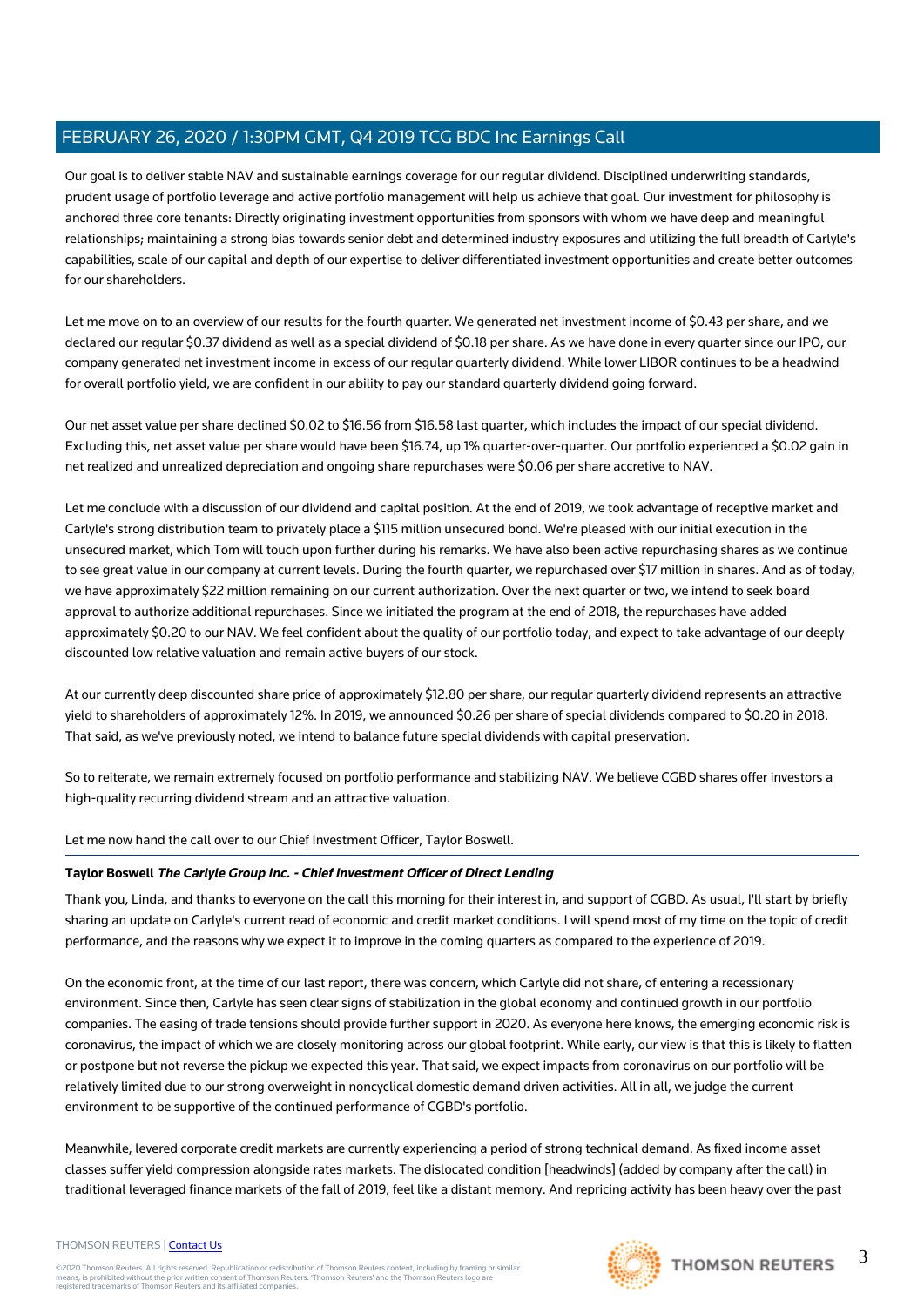several months.

In private credit markets, where nearly all of our investing is conducted, competition remains stiff, putting a premium on breadth and quality of one's direct origination footprint. Our broad platform positions us well in this respect, and we are able to generate attractive investments across market cycles. Regardless, this is a moment for relative caution as the relationship between financing execution outcomes and quality of underlying investment is tight.

Turning to credit. Over the last 12 months, credit migration has been a detractor from our results. And in our opinion, the principal driver of our otherwise unwarranted discounted valuation relative to book value. We have not been pleased, and our team has been actively working on strategic initiatives to improve credit performance as well as tactical actions to maximize value at the position level. Due to those efforts, we reported strong results this quarter. With NAV up, excluding special dividends. Importantly, we stand here today more confident, we will deliver go forward performance in line with our investors and our own expectations. There are 3 reasons for that increased confidence.

First, our losses have been highly concentrated in a single strategy exposure, the Carlyle Unitranche Program, otherwise known as CUP. As a result of our efforts and market activity, CUP is now largely exited. To refresh, CUP was an origination partnership we ran from 2015 to 2017, where CGBD took last out exposure in unitranche financings offered to small borrowers. Since our IPO, CUP has generated over half of CGBD's net realized and unrealized losses, and nearly 2/3 of the same figure in the last 12 months, despite representing only 8% of our portfolio. We have now reduced CUP exposure to a single sub-1% position. Further, this position, which had been on our watch list was recently upgraded as a result of improved performance. CUP can no longer produce the outsized negative results, which weighed on our performance in the past.

Second, as we analyze prospects for our portfolio's performance away from CUP, we take comfort from the structural positioning of our investments. We run a senior heavy portfolio with historically around 70% of assets in true first dollar risk positions. This allows us to exert more control on workouts, experienced less ongoing volatility and sustain less permanent earnings erosion in the case of losses. Consequentially, essentially all of the fair value of our watch list credits today are first dollar exposures, limiting the prospect of more of the high severity outcomes, which characterized our weak credit performance in recent periods.

Dermatology associates, a recent addition to our nonaccrual list is in this first dollar category and is a name from which we ultimately expect to receive significant recoveries and restore income generation to CGBD. So while we are by no means immune to future credit losses, the first dollar orientation of our portfolio and watch list leaves us in better positioned to perform going;

And third, where we do have junior debt exposure, namely the 11% of our portfolio and second lien instruments, we are comfortable with our risk position and track record. We focus our second lien investing on larger borrowers, currently averaging over \$100 million of EBITDA. This compares to an average EBITDA of \$20 million for the CUP program. For obvious reasons, larger borrowers make for sounder credit profile. And we have benefited from an exceedingly strong track record in true second lien investing with positive realized and unrealized performance since inception for CGBD in these loans.

Shifting from credit to income generation, you should expect us to replace legacy CUP exposures with a combination of large borrower second lien, which we are well positioned to source in an increasingly privately placed market and additive yield-enhancing strategies offered by the Carlyle platform, such as our ABL business, which generate, on average, 150 to 200 basis points of incremental spread as compared to our overall portfolio. By integrating these capabilities, we have the opportunity to concurrently drive incremental yield and diversify our risk factors. In the fourth quarter, we had significant success doing exactly this. Sourcing from Europe to compelling second lien opportunities that are expected to close in the first quarter. These and other recently made investments will significantly offset the temporary yield compression experienced in Q4 from CUP exits.

To conclude, our initiatives of the last 9 months to improve portfolio performance are off to a strong start. With these efforts and CUP effectively behind us, we are confident in our ability to deliver improved performance and continue to meet our core investment objective, the delivery of sustainable yield to our shareholders.

#### THOMSON REUTERS | [Contact Us](https://my.thomsonreuters.com/ContactUsNew)

©2020 Thomson Reuters. All rights reserved. Republication or redistribution of Thomson Reuters content, including by framing or similar<br>means, is prohibited without the prior written consent of Thomson Reuters. 'Thomson Re

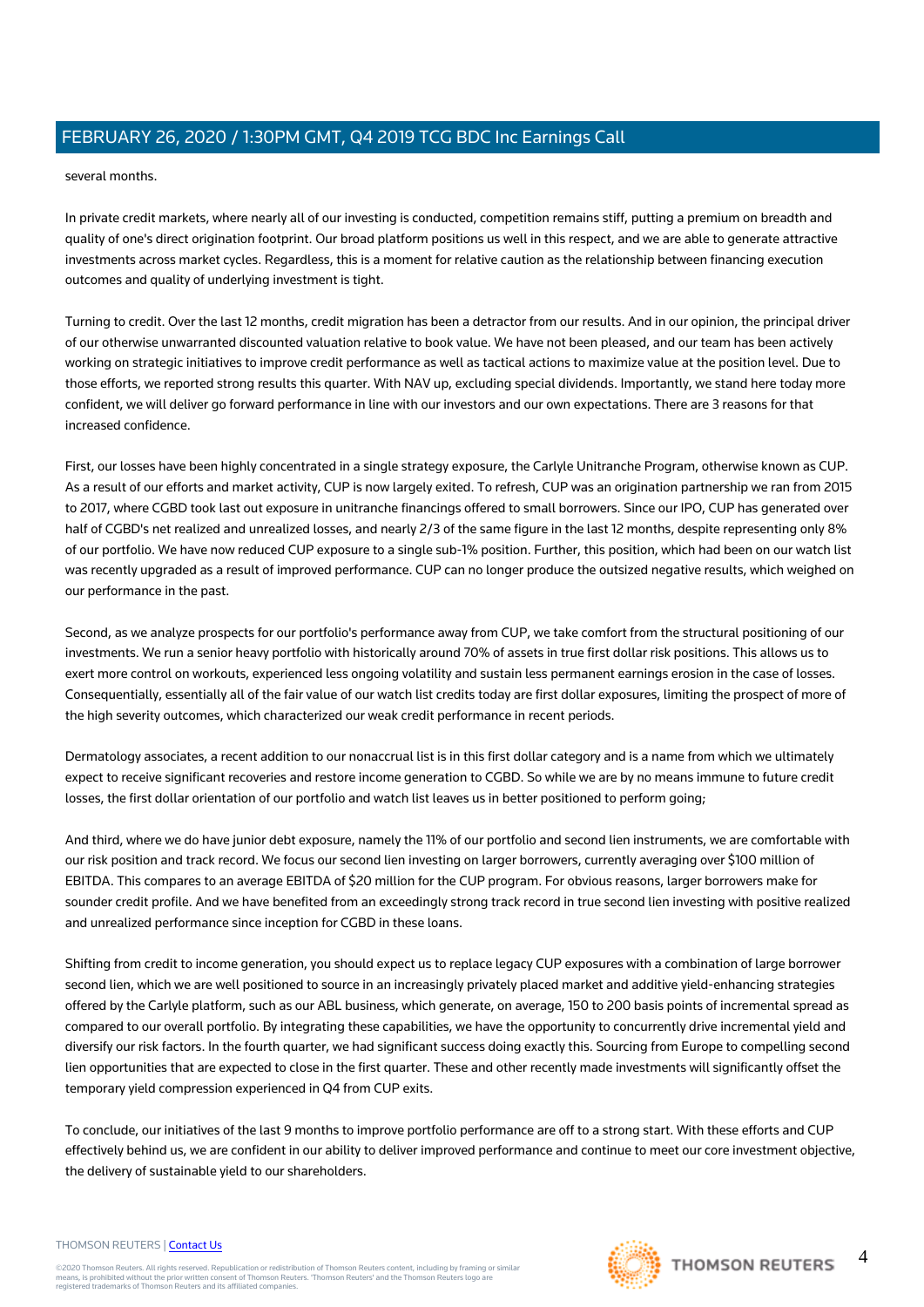I'll now turn the call over to our Chief Financial Officer, Tom Hennigan.

#### **Thomas M. Hennigan TCG BDC, Inc. - Chief Financial Officer of TCG BDC**

Thank you, Taylor. As Linda previewed, we had another solid quarter of total income generation. Total investment income for the fourth quarter was \$53 million, down from \$56 million in the prior quarter. The decrease was primarily due to lower interest income on the core investment book, driven by repayments of higher-yielding investments, the decline in LIBOR and one addition to nonaccrual. This was partially offset by higher OID acceleration from an elevated level of repayments during the fourth quarter and higher total income from the JV.

Total expenses were \$28 million in the quarter, down from \$29 million last quarter, driven by lower interest expense, primarily from lower LIBOR and lower management and incentive fees. This resulted in net investment income for the quarter of \$25 million or \$0.43 per share, which is in line with the average since our June 2017 IPO. On February 24, our Board of Directors declared the regular dividend for the first quarter of 2020 at the same \$0.37 per share and is payable to shareholders of record as of the close of business on March 31.

Expanding on some of our earlier on yield compression. As of 12/31, the yield on our core loan portfolio based on cost was 8.2%, down about 65 basis points from the prior quarter. The largest component was repayments of higher price assets. But as Taylor noted, we have a strong pipeline of second lien investments that will allow us to recapture about 20 basis points of that decline.

As we look forward to the impact of lower yields on 2020 earnings, LIBOR continues to be a headwind. But no surprise to us as we've highlighted this in the past few quarters. When combined with lower OID acceleration in the first quarter of 2020, we see NII closer to the \$0.40 range. And even though we see some earnings pressure in coming quarters, we still anticipate consistently covering our regular \$0.37 dividend.

Moving onto the JV's performance, the dividend yield on our equity the JV remained consistent at 13% for the fourth quarter. Repayments again outpaced deployment at the JV during the quarter, but we're focused on reversing this trend in early 2020, with increased resources dedicated to the JV origination effort.

Shifting to the financing front. Total debt outstanding was about \$1.2 billion, and statutory leverage was 1.23x, both consistent with prior quarter. We mentioned on last quarter's call that given the more favorable rate environment for issuers, we were continuing to evaluate alternate financing solutions. To that end, we successfully closed a \$115 million unsecured note offering in December, our first issuance of unsecured debt. To note as a standard 5-year maturity and a 4.75% fixed rate, which we think is quite attractive, given the private execution, flexible covenant package and the all-in cost savings from leveraging our internal business development team for distribution. The offering provides us the financial flexibility and risk management tool to comfortably run leverage within our target range of 1.0 to 1.4x. Proceeds from the offering were used to repay debt under our revolving facilities.

Regarding the overall portfolio, the weighted average internal risk rating remained 2.3%, and we had a modest increase in the watch list based on fair value.

On the valuations, our total aggregate realized and unrealized net gain was about \$1.5 million for the quarter, with no position accounting for an outsized gain or loss. The sizable realized loss in the fourth quarter is related to writing off our investment in Product Quest, but that investment has been at zero fair value since September 2018, and we had an equal reversal of prior period unrealized losses. And although we placed our investment in Dermatology Associates on nonaccrual this quarter, our valuation was flat, given we're seeing signs of credit stabilization at the company.

Regarding other realizations in the fourth quarter, we successfully exited our investment in Twenty Eighty. This was a loan we restructured back in early 2017. And given our first dollar risk position, we were able to maximize recovery during a prolonged workout, resulting in a return in excess of 100% of our original loan investment. So all in all, we would characterize this quarter as one of stability and overall credit quality.

With that, let me turn the call back over to Linda for some closing remarks.



## THOMSON REUTERS

## ©2020 Thomson Reuters. All rights reserved. Republication or redistribution of Thomson Reuters content, including by framing or similar<br>means, is prohibited without the prior written consent of Thomson Reuters. 'Thomson Re

THOMSON REUTERS | [Contact Us](https://my.thomsonreuters.com/ContactUsNew)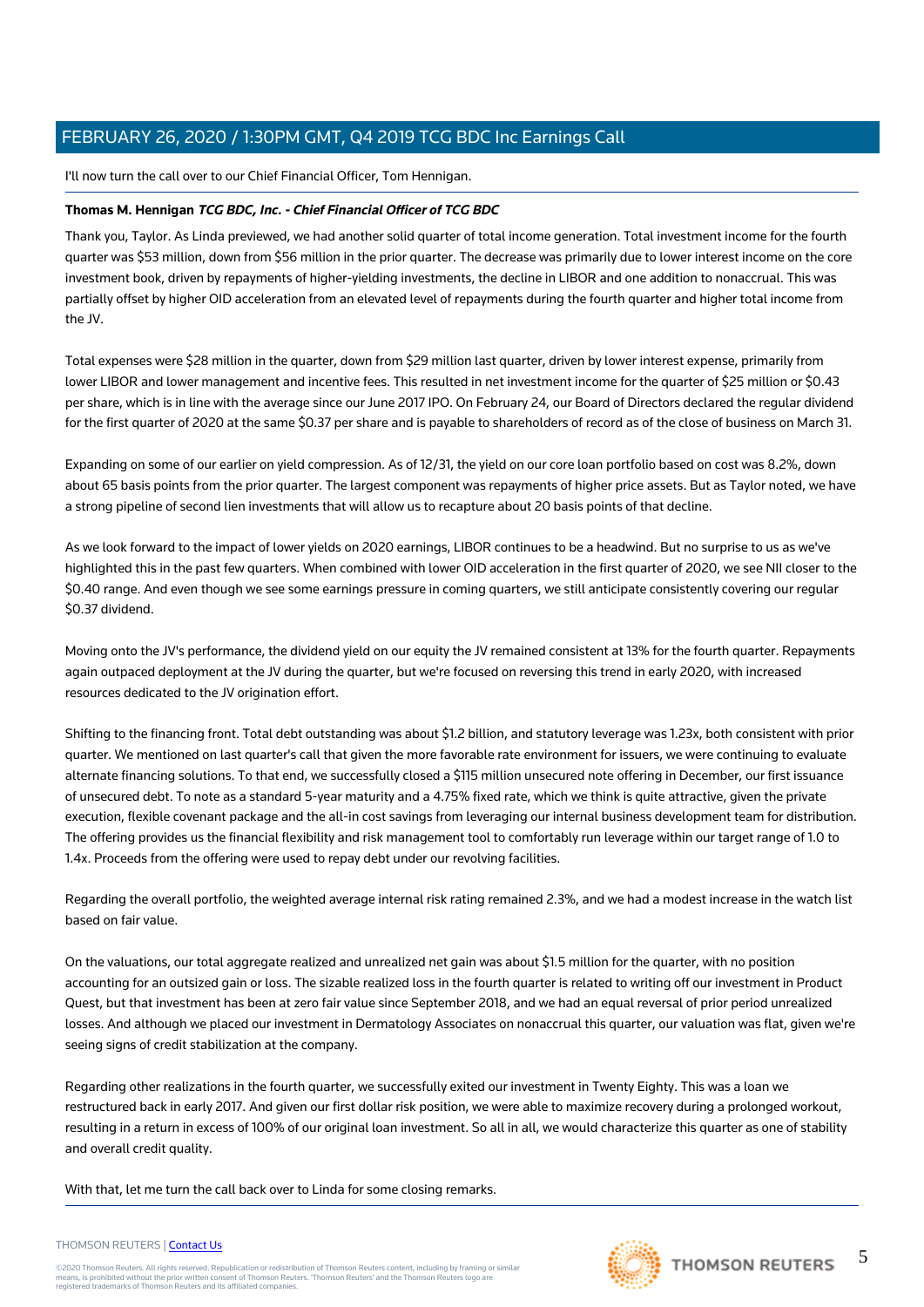#### **Linda Pace TCG BDC, Inc. - Chief Executive Officer**

Thank you, Tom. Before turning to your questions, I'd like to conclude by reinforcing that 2019 was a year of considerable changes and progress we've made. We have taken advantage of being part of the Carlyle Group to grow and enhance our underwriting team, our investment process and our origination capabilities. At this point, we have the resources firmly in place, to execute on delivering attractive returns for our shareholders in 2020 and beyond.

With that, I'll turn the call back over to Daniel, our operator for questions.

#### **QUESTIONS AND ANSWERS**

#### **Operator**

(Operator Instructions)

Our first question comes from Finian O'Shea with Wells Fargo Securities.

#### **Finian Patrick O'Shea Wells Fargo Securities, LLC, Research Division - Associate Analyst**

Congratulations on the quarter. First one on Derm Associates. I appreciate your commentary on the hopeful recovery. But can you help reconcile that it was placed on nonaccrual, implying that you don't expect full recovery, but the valuation was up. So I would think that either it should have been on nonaccrual last quarter or the valuation would be down. Just any context you could give to those conflating movements?

#### **Thomas M. Hennigan TCG BDC, Inc. - Chief Financial Officer of TCG BDC**

Finian, it's Tom. What I do is I bifurcate to do different discrete decisions is what the right valuation is in a nonaccrual valuation. Again, mark-to-market based on our view at the particular point in time, not necessarily indicative of what we ultimately think we're going to recover, but what we think the right fair value is at any point in time. Non-accrual relates to getting our interest income payable at the current moment in time. So really, one is cash flow based, one is fair value market-based. So that's where you see one, I would say, valuation stable and obviously, the nonaccrual, what we consider the negative viewpoint in fourth quarter versus third quarter on current income receipts.

#### **Finian Patrick O'Shea Wells Fargo Securities, LLC, Research Division - Associate Analyst**

Okay. That's helpful. And also, Tom will -- have you on just a question on the unitranche program, appreciating that you all identified that as a source of stress, and it looks like there's a major rotation out of that this quarter. The first thing that comes to mind is, I assume that was a good source of your top line, given it's effectively second lien, although the loan yields are harder for us to read and they move quarter-to-quarter, but I assume you get what I'm asking. On replacing that income, do you have another similar strategy? Or will this kind of just migrate to first lien through a more conservative posture?

#### **Taylor Boswell The Carlyle Group Inc. - Chief Investment Officer of Direct Lending**

Sure. Fin, it's Taylor speaking. I think that what you should expect is for that CUP exposure to be replaced with two things: one, incremental investments in our large borrower second lien portfolio, which we've conducted for a long time and have a good track record in. In fact, we've already booked a couple assets in the fourth quarter that closed in the first quarter, which will help us drive some incremental yield in the portfolio. And then secondly, I think you've heard from us over the course of the last couple of quarters that we're more proactively using some of the other strategies available to us around the platform, which do offer us incremental yield versus that core U.S. middle market sponsor finance asset class.

So between those two levers, we think we're pretty well positioned to replace the income that we rotated out of CUP and are well on our way to doing that already.

#### **Finian Patrick O'Shea Wells Fargo Securities, LLC, Research Division - Associate Analyst**

Okay. And just one more on the -- to a similar regard. The credit funds, that's been a very good return, top and bottom line, for you, but pretty stable I think, 10-ish percent of the portfolio.

#### THOMSON REUTERS | [Contact Us](https://my.thomsonreuters.com/ContactUsNew)

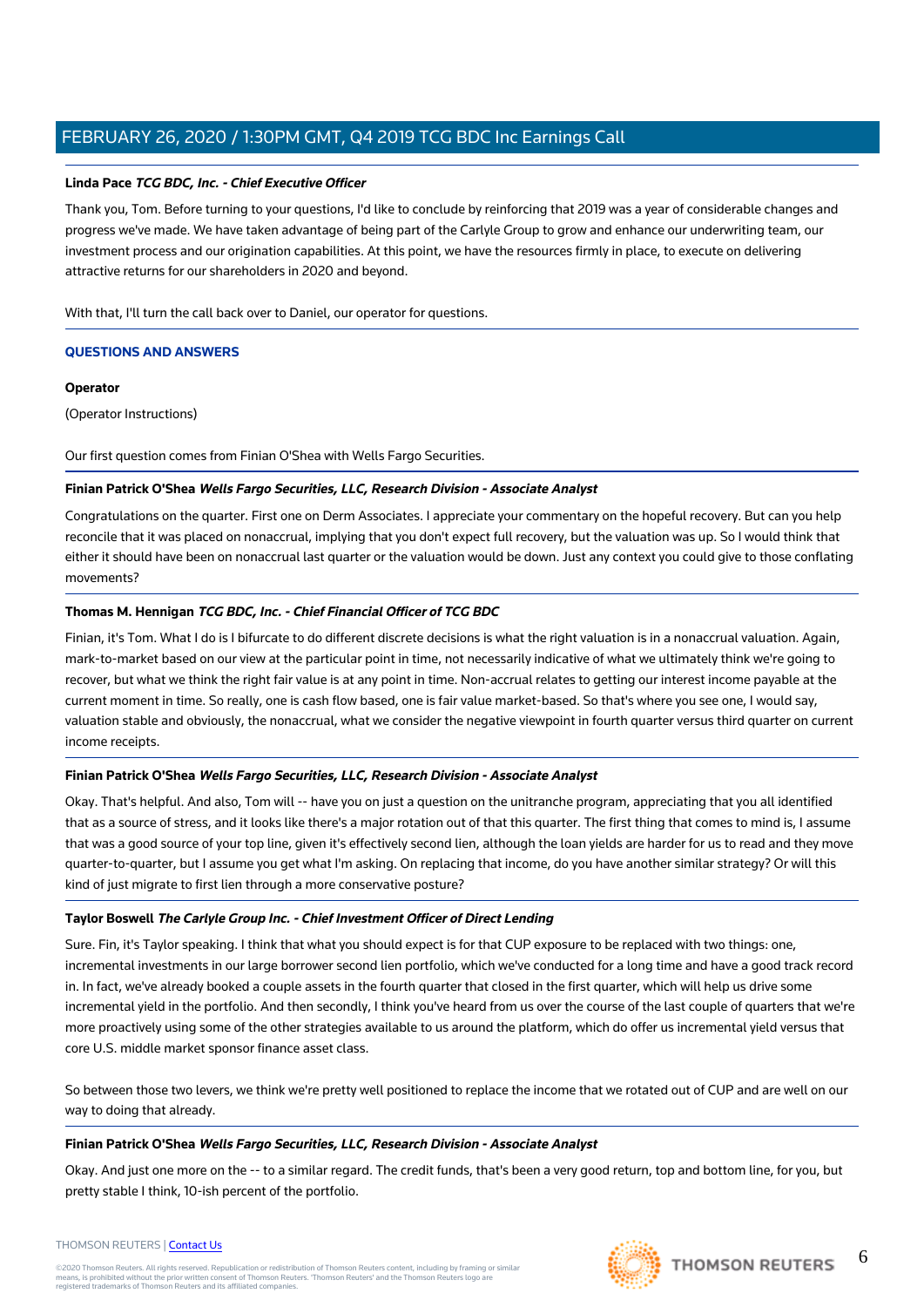Can you remind me us if -- was that the target? Or are you trying to make this more of a 15%, 20% item or higher?

#### **Thomas M. Hennigan TCG BDC, Inc. - Chief Financial Officer of TCG BDC**

It's Tom. We've always stated that our target return is in the mid-teens. So I put that 13% to 15%. So we're certainly towards the bottom end of that range where we've been historically. But I'd say we see that 13% at a relatively stable level right now. We're -- our aspirations right now are that, that will not be a 15% to 20% number.

#### **Finian Patrick O'Shea Wells Fargo Securities, LLC, Research Division - Associate Analyst**

Sorry, sorry, Tom, I meant to say, size of the portfolio, will you have more-- will you grow the fund?

#### **Thomas M. Hennigan TCG BDC, Inc. - Chief Financial Officer of TCG BDC**

I think we're looking at it, relative stability there, too.

#### **Finian Patrick O'Shea Wells Fargo Securities, LLC, Research Division - Associate Analyst**

Okay.

#### **Thomas M. Hennigan TCG BDC, Inc. - Chief Financial Officer of TCG BDC**

[Income in] size.

**Finian Patrick O'Shea Wells Fargo Securities, LLC, Research Division - Associate Analyst**

Okay.

**Thomas M. Hennigan TCG BDC, Inc. - Chief Financial Officer of TCG BDC**

Thanks, Fin.

#### **Operator**

Our next question comes from Ryan Lynch with KBW.

#### **Ryan Patrick Lynch Keefe, Bruyette, & Woods, Inc., Research Division - MD**

The first one had to do with the exit of the CUP loans, the last out loans this quarter. There was a significant exiting of that portfolio. Was that normal course runoff? Or were you guys selling those loans to other parties to kind of accelerate that -- those exits this quarter?

#### **Taylor Boswell The Carlyle Group Inc. - Chief Investment Officer of Direct Lending**

It's Taylor again. It was two actions. It was sort of normal market activity, M&A activity and then some proactive refinancing work by us but no sales of the positions.

#### **Ryan Patrick Lynch Keefe, Bruyette, & Woods, Inc., Research Division - MD**

Okay. And then on that, I was very interested in your comments, you mentioned that the CUP -- the decision to exit the CUP loans because they generate half your realized losses that you had, which I think can make sense. But I was interested that you said some of the CUP loans are higher-yielding loads given that they're last out, that you were going to replace those with large borrower second liens as well as some other yield-enhancing strategies, but specifically on the large borrower second liens. I mean, I view last out unitranche loans as basically synthetic second lien loans, and those are loans that you said have caused you meaningful realized losses over the last several years. And now as your reasoning for exiting those, but then you're going to replace them with just larger borrower standard, second lien loans. So it seems like you're not really changing your risk profile from exiting the last out Unitranche CUP loans and then replacing those with standard second lien loans and can you help me reconcile both those?

#### **Taylor Boswell The Carlyle Group Inc. - Chief Investment Officer of Direct Lending**

Yes. The primary difference is the size of borrowers. So we think one of the key problems with CUP's historical performance was the smaller borrower orientation of that junior debt investment, about \$20 million average EBITDA size. When we talk about larger borrowers, second liens, we've been doing that in these portfolios since inception and have a really strong track record up in that



7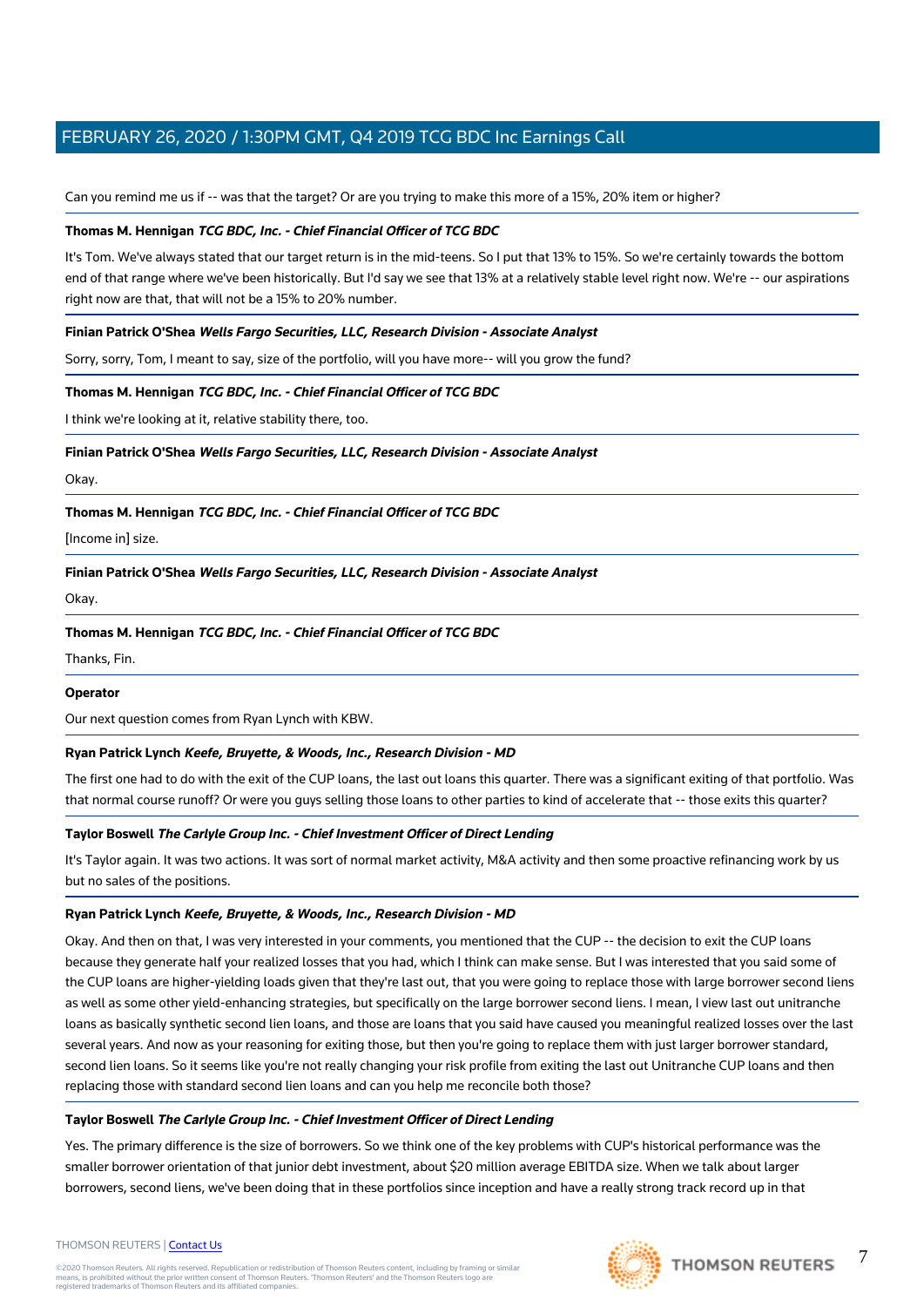marketplace, which is about a \$100 million of average EBITDA in our positions today. It's also coming at a time in the marketplace, where there's some structural changes in the way the market is working, where there is a technical gap in demand for second lien assets. So it's actually a nice place to be right now from a technical demand perspective, risk reward perspective. And on the pure risk point, the scale of the borrowers and our proven track record in that space, leave us a lot more confidence that, that will drive better performance out of that junior debt exposure.

#### **Linda Pace TCG BDC, Inc. - Chief Executive Officer**

Yes. And Ryan, this is Linda. I would just add to that. When you talk about a small borrower that has \$20 million of EBITDA, like we saw in the CUP program, inherently, you're talking about borrowers that have less proven business plans and less tested management teams than you would with companies that have already been in existence and have grown and have a \$100 million plus of EBITDA. And so you can have any view you want as to where we are in the cycle or what some headwinds might be ahead of us, but we feel much more comfortable going through any periods of economic volatility or other types of risk with just larger companies that have more access to capital, more optionality within their business models and more proven management teams.

#### **Ryan Patrick Lynch Keefe, Bruyette, & Woods, Inc., Research Division - MD**

Okay. And then over -- around the last 12 months, there's been pretty significant management and high [investment] (corrected by company after the call) professional turnover at the BDC. Started with the President, CEO, Head of Originations, Head of West Coast Originations. That's more than I can remember in other BDCs and quite a bit. So can you just comment on that level of management turnover that the BDC has experienced over the last year and how investors can get comfortable with the current team running it and how they should feel about that level of turnover?

#### **Linda Pace TCG BDC, Inc. - Chief Executive Officer**

Sure. Sure, Ryan, no problem. As you kind of heard all of us over the recent quarters and Taylor today. We really weren't pleased with the performance of the underlying portfolio for the BDC. And this is a very important business for us, obviously, and for the Carlyle Group overall. And we want to make sure that we're putting the right resources and the right number of resources towards this business. So on that end, it's not so much necessarily to change, but we're really adding more senior investment professionals, both at the investment committee level, the underwriting level, the origination level.

So really putting what Carlyle views as our best and most experienced investment professionals at work on this BDC to make sure that our performance does not repeat itself as it did in 2019, but really goes in the right direction for -- both for Carlyle, but really more importantly, for our shareholders.

#### **Ryan Patrick Lynch Keefe, Bruyette, & Woods, Inc., Research Division - MD**

Okay. Understood.

#### **Daniel F. Harris TCG BDC, Inc. - Head of Investor Relations**

Thanks, Ryan.

#### **Operator**

Our next question comes from Arren Cyganovich with Citi.

#### **Arren Saul Cyganovich Citigroup Inc, Research Division - VP & Senior Analyst**

I just wanted to ask about the -- had another question on the CUP. What I guess, strikes me is that I would assume that you had decision-making ability in terms of approving loans, and it's -- the severity issues are what they are based on in the capital stack. But nonetheless, you chose to invest in those loans. And what's to give investors a better feel that the default frequency is going to be better going forward?

#### **Linda Pace TCG BDC, Inc. - Chief Executive Officer**

Sure, Arren. Thanks for your question. I think it harks back really to the answer to Ryan's question in that we put additional resources across the platform in place. We have more personnel, very highly skilled, qualified, experienced, investment professionals in place to really make sure that we're not making decisions like that again. And you heard from Taylor that where our strategy lies. The strength of

#### THOMSON REUTERS | [Contact Us](https://my.thomsonreuters.com/ContactUsNew)

©2020 Thomson Reuters. All rights reserved. Republication or redistribution of Thomson Reuters content, including by framing or similar<br>means, is prohibited without the prior written consent of Thomson Reuters. 'Thomson Re